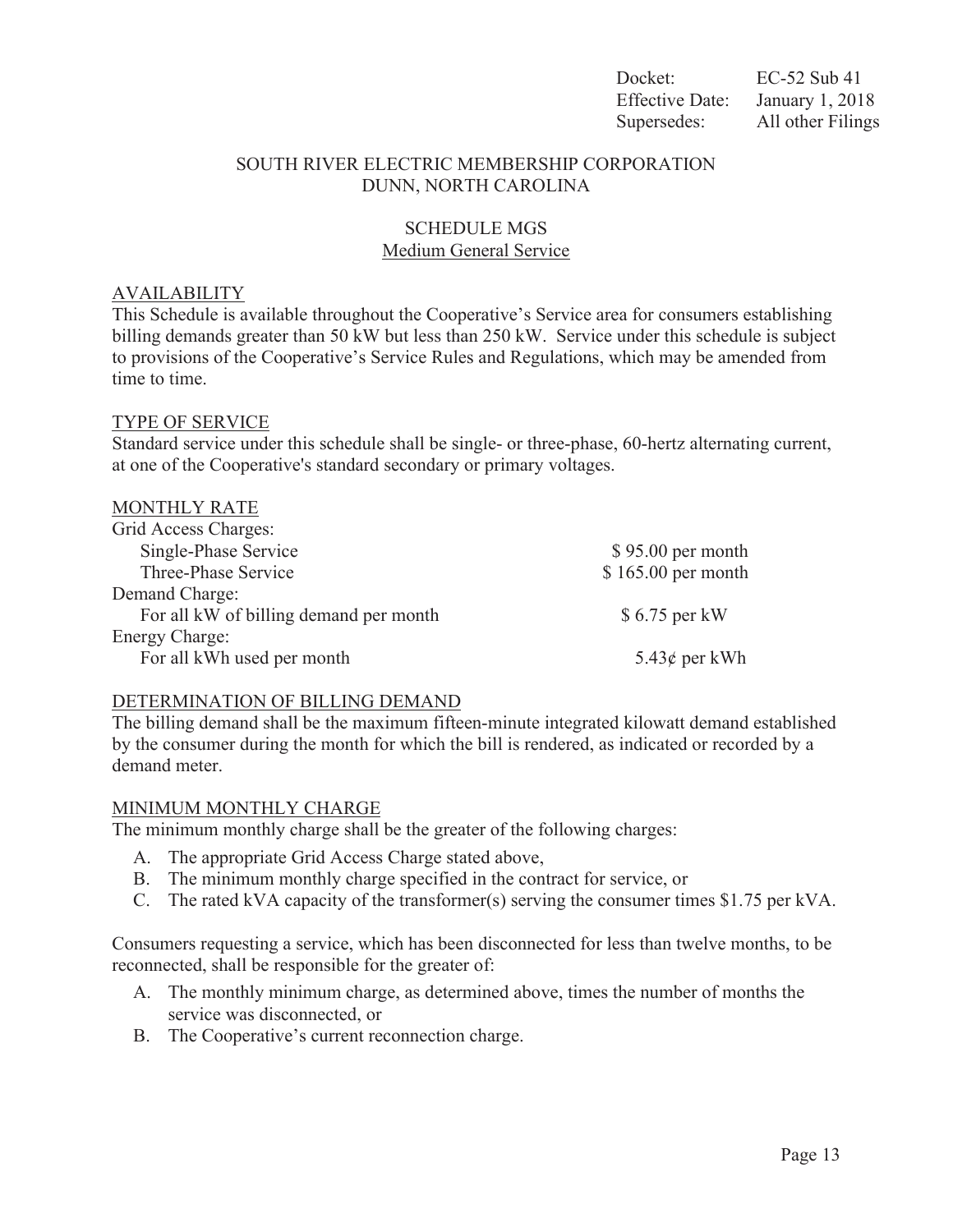# SOUTH RIVER ELECTRIC MEMBERSHIP CORPORATION SCHEDULE MGS – Page ii

# CONTRACT PERIOD

The contract period shall the greater of one year or the term specified in the contract for service.

### SEASONAL RATE OPTION

For agricultural consumers using power on a seasonal basis the following seasonal billing option is available on a voluntary basis. In order to qualify for this option the account must be used for agriculture and the consumer must consume or be expected to consume, at least 75 percent of their total annual kWh usage during any four consecutive months. For consumers choosing the seasonal rate option, the demand and energy charges associated with this schedule shall apply, but the Grid Access Charges and Minimum Monthly Charge shall be modified as outlined below.

### Enrollment:

In order to receive service under the seasonal rate option a consumer must notify the Cooperative between October 1 and November 30 that they wish to be served under the seasonal rate option for the upcoming calendar year. If the Cooperative confirms that the account is an agricultural account and is indeed seasonal, the seasonal rate option will take effect with the first bill rendered after January of the upcoming year.

#### Term:

Consumers choosing the seasonal rate option shall commit to being served under this option for a minimum of two calendar years. Consumers choosing to return to the standard rate option for the upcoming calendar year after their being on the rate option for at least two years must notify the Cooperative by November 30.

#### Usage Months:

At the time a consumer notifies the Cooperative of their desire to take service under the seasonal rate option, the consumer shall choose their "Usage Months" from the options listed below. Usage Months shall be the three consecutive months the consumer is billed the Seasonal Grid Access and kVA Charges as outlined below under seasonal charges. The Usage Months options are:

Option 1 – April, May, and June Option 2 – June, July, and August Option 3 – August, September, and October Option 4 – October, November, and December

During the non-Usage Months the consumer will only be billed for the actual kWh and kW used at the energy and demand rates shown in this schedule.